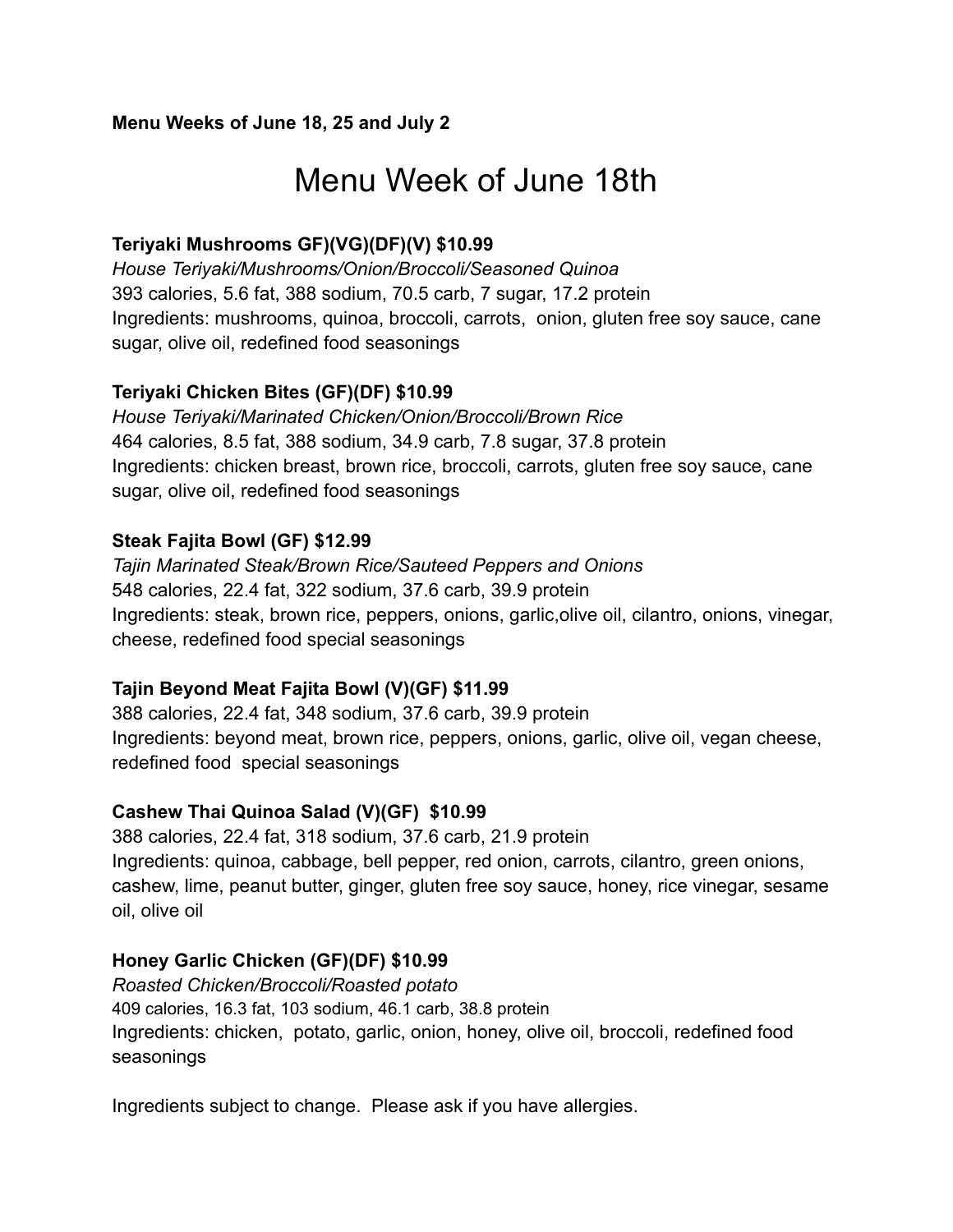# Menu Week of June 25th

# **Lentil Shepherd's Pie -(GF)(VG)(DF)(V) \$10.99**

*One of our customer favorites! Dairy Free Mashed Potato over lentils mixed with celery and carrots and topped with a vegan gravy with a seasonal vegetable* 502 calories, 9.2 fat, 209 sodium, 75.6 carbs, 24.4 protein Ingredients: lentils, potato, seasonal veggie olive oil, onions, garlic, celery, flax seed, gf soy sauce, carrot, oat milk, organic cane sugar, nutritional yeast, redefined food co special seasonings

### **Lasagna Bolognese (GF) \$11.99**

*Gluten Free noodles stuffed with Ricotta and our House Bolognese Sauce made with fresh from Florida beef and topped with Mozzarella* 555 calories, 26.6 fat, 365 sodium, 48.1 carb, 31.5 protein Ingredients: ground beef, celery, carrots, onion, tomatoes, basil, ricotta, mozzarella, redefined food special seasonings

# **Vegan Lasagna Bolognese (GF)(VG)(V) \$11.99**

*Gluten Free noodles stuffed with our house-made Ricotta and our House Bolognese Sauce 579 calories, 23.2 fat, 91.4 carb, 129 sodium, 5 sugar, 26.4 protein* Ingredients: celery, carrots, onion, tomatoes, basil, cannellini beans, cashew,nutritional yeast , vegan mozzarella, redefined food special seasonings

# **Pesto Chicken (GF)(DF) \$10.99**

*Roasted Chicken with our House Pesto, Rice and Balsamic Sauteed Cherry Tomatoes* 490 calories, 18.8 fat, 211 sodium, 34.3 carb, 7.7 sugar, 43.8 protein Ingredients: chicken, rice, tomato, balsamic vinegar, basil, olive oil, garlic, basil, cane sugar, redefined food special seasonings

# **Pesto Veggie Bowl - (GF)(VG)(DF)(V) \$11.99**

*Impossible Meat with our House Pesto, quinoa and Balsamic Sauteed Cherry Tomatoes* 390 calories, 18.8 fat, 318 sodium, 39.4 carb, 2.5 sugar, 23.9 protein Ingredients: brown rice, lentil, veggies, tomato, balsamic vinegar, basil, olive oil, garlic, cane sugar, redefined food special seasonings

## **Mojo Roasted Pork (GF) \$10.99**

*Marinated Shredded Pork served with Seasoned Brown Rice, Plantains and Corn with Cilantro*

502 calories, 16.9 fat, 432 sodium, 36 carb, 48 protein

Ingredients: pork, brown rice, corn, plantains, olive oil, tomatillo, onion, redefined food special seasonings

Ingredients subject to change. Please ask if you have allergies.